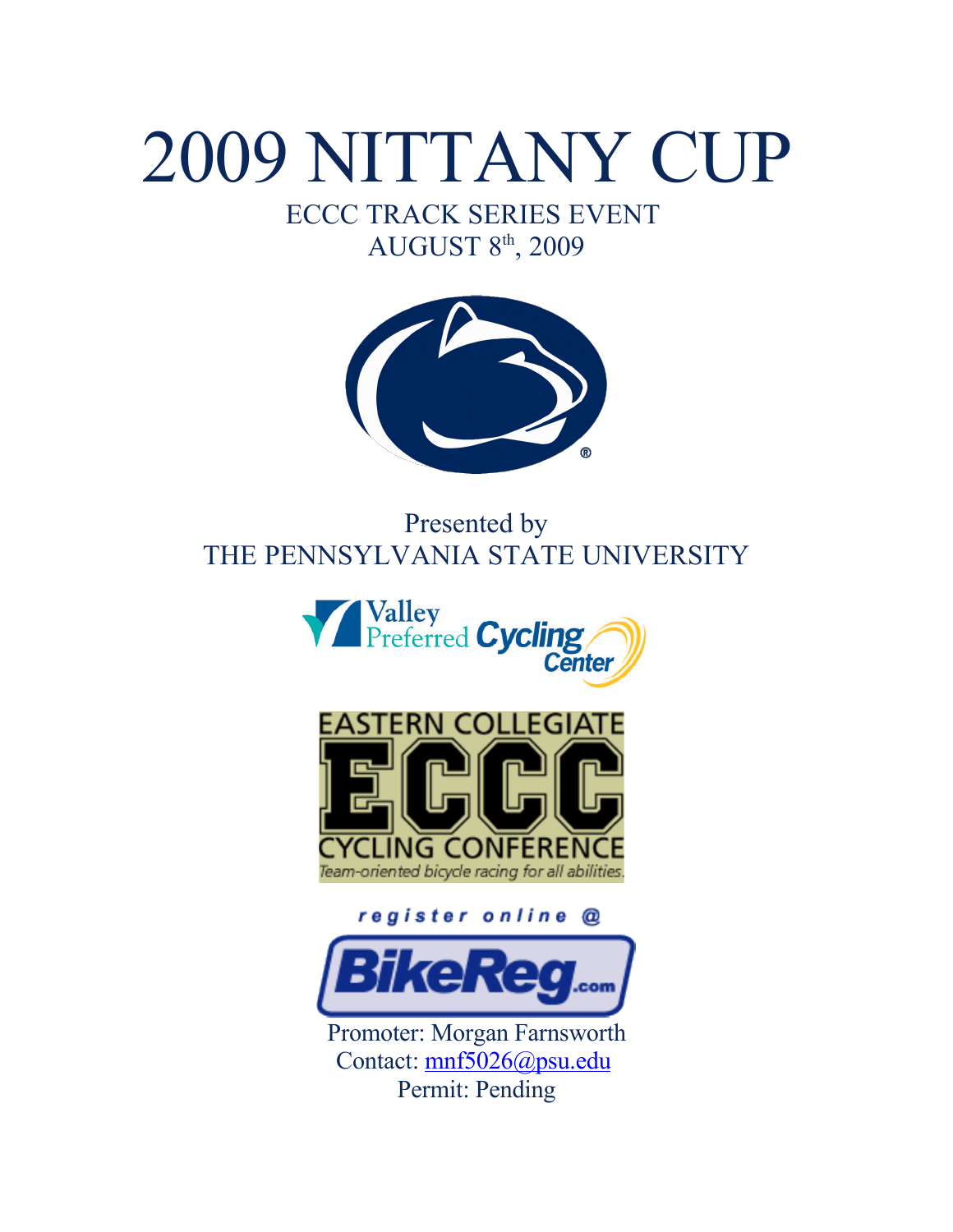





Saturday August  $8<sup>th</sup>$ , 2009 (Rain Date: Sunday August  $9<sup>th</sup>$ ) Number pick up and day of registration opens at 7:30am Racing Starts at 9:00am

\*\* Friday night August 7<sup>th</sup>, the Valley Preferred Cycling Center is holding the **World Series of Bicycling's Keystone Cup featuring the Corporate Challenge**. This is a great opportunity to watch some pro track racing at it's finest! Lodging packages may be available through Bear Creek Mountain Resort. (http://www.bcmountainresort.com/summer/inn\_packages.aspx?  $p=25$ ).

#### **WHERE**

Valley Preferred Cycling Center (formerly the Lehigh Valley Velodrome) [http://www.thevelodrome.com](http://www.thevelodrome.com/) 1151 Mosser Rd. Breinigsville, PA 18031

#### **COST**

\$10 per event

\$35 to register for "All Collegiate Events"

\$45 to register for "All Non-Collegiate Events" (includes scratch race)

Team events are \$5 per rider on the team (not necessary if registered for "All Events")

Team sprint is \$10 per team, Team Pursuit is \$20 per team & Italian Pursuit is \$30 per team.

Since scratch races are not run at collegiate nationals, the collegiate categories WILL NOT have a scratch race for their categories.

#### **REGISTRATION**

Register at Bikereg.com beginning Monday, July 13<sup>th</sup>, 2009. Number pickup and waiver distribution opens at 7:30am in the infield. Numbers will be on your left hand side. Day of registration & registration for individual events opens at 7:30am and closes approximately 30 minutes before the start of each event. Fields limited to 30 riders except Senior Men and Women, which have a 25 rider field limit.

#### **RACE NOTES**

All USCF rules apply (Track Bikes Only – Track bikes **WILL NOT** be available for rent.) All racers must have a valid USAC License. Collegiate racers must have a valid Collegiate License or student ID. One-day (\$10) and annual licenses (\$60) will be available if needed. The promoter has the right to combine / split fields.

#### **DIRECTIONS**

To simplify directions, please MapQuest directions to The Valley Preferred Cycling Center, 1151 Mosser Rd. Breinigsville, PA 18031